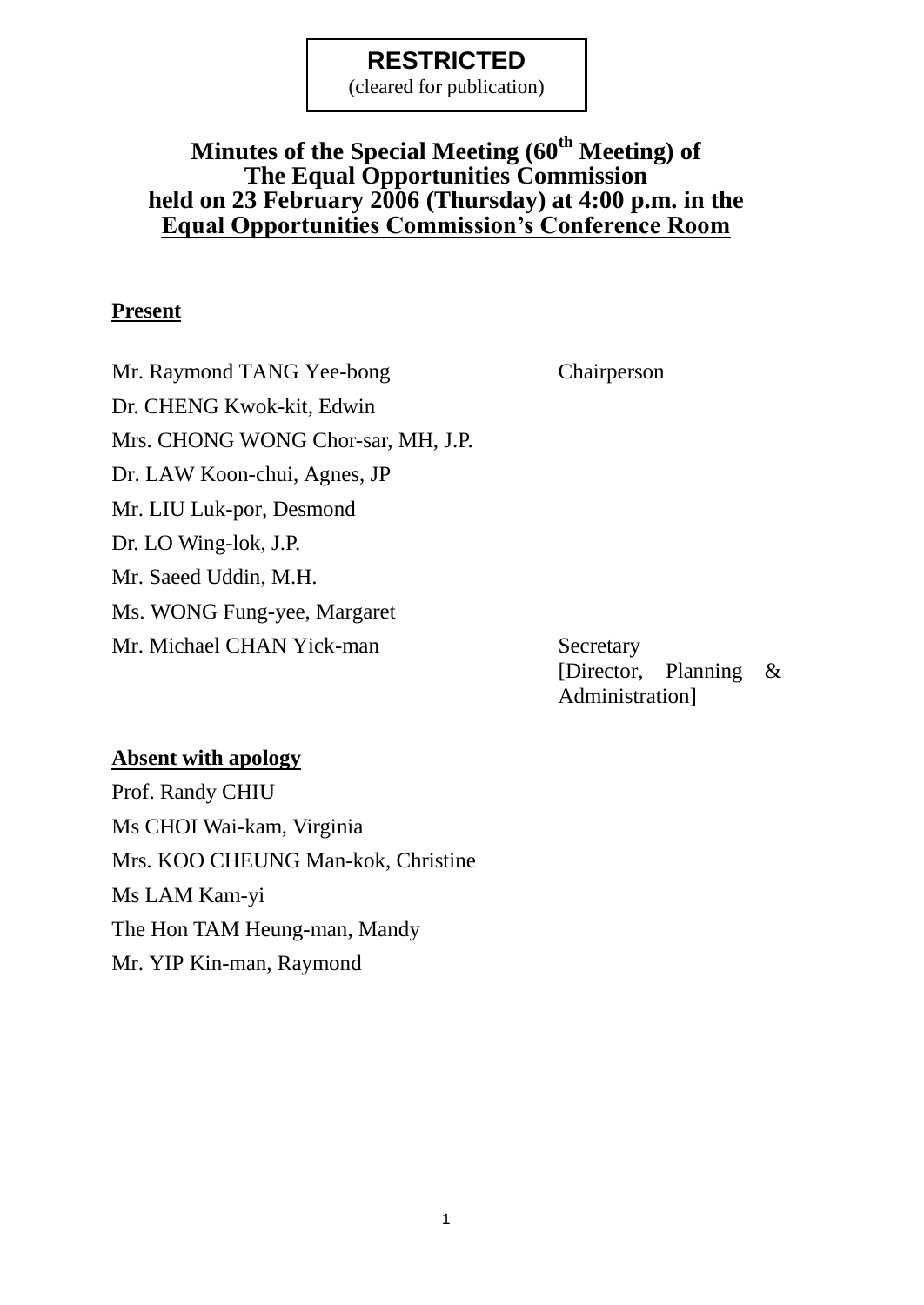(cleared for publication)

### **In attendance**

Mr. Joseph LI Siu-kwai Director, Operations Ms Betty LIU Head, Corporate

Mr. Ferrick CHU Chung-man Head, Policy & Research Ms Wendy LEE Wai-yee Chief Legal Counsel (Acting) Ms Fanny LEUNG Sui-ping Equal Opportunities Officer

Ms Yvonne LAU Siu-yung Personal Assistant (Policy

Communications & Training Administration & Personnel Co-ordination)

### **I. Introduction**

1. C/EOC welcomed Members to the  $60<sup>th</sup>$  EOC Meeting.

2. Apologies for absence were received from Prof. Randy CHIU, Ms CHOI Wai-kam, Virginia, Mrs. KOO CHEUNG Man-kok, Christine, Ms LAM Kam-yi, The Hon TAM Heung-man, Mandy and Mr. YIP Kin-man, Raymond.

### **II. Agenda Item 1**

### **Follow-up actions on recommendations of EOC's Organizational Review, HRM Review and Independent Panel of Inquiry and EOC's Work Priorities**

(EOC Paper No. 18B/2005(06), Agenda item no. 1)

3. This special meeting was a continuation of the discussion on the same agenda at EOC's 55<sup>th</sup> (Special) Meeting (held on 1 December 2005) and the  $57<sup>th</sup>$  (Special) Meeting (held on 30 December 2005).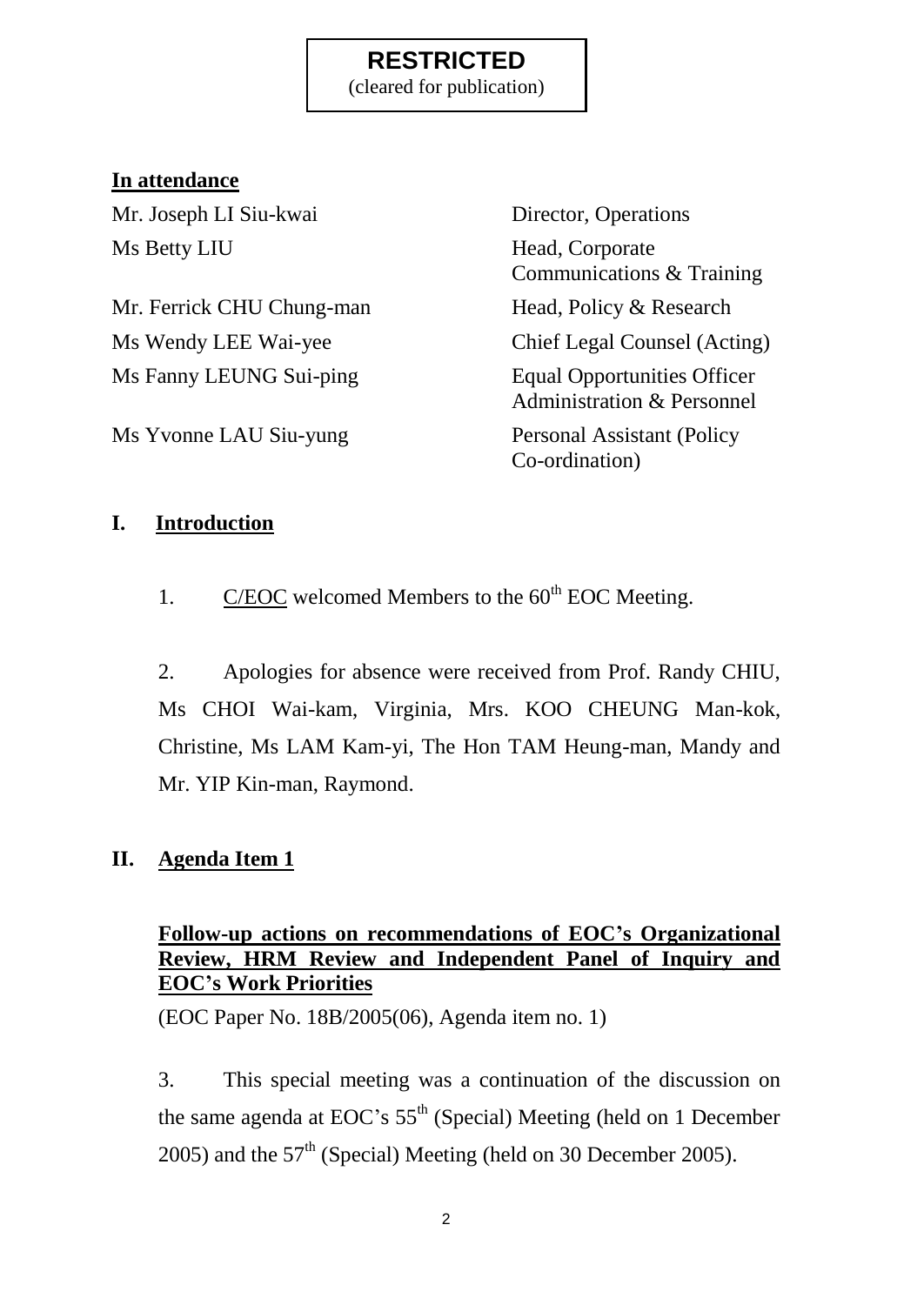(cleared for publication)

4. The follow-up actions taken / proposed on recommendations 1 – 43 in EOC Paper No. 18A/2005, related to the Government, Governance, Culture and Office Management and Internal Operation, were considered at the above two meetings.

5. EOC Paper No. 18A/2005 has been updated incorporating what was discussed at the above two meetings and progress to-date, to form a new EOC Paper No. 18B/2005(06). This meeting discussed recommendations  $44 - 49$  of EOC Paper No.  $18B/2005(06)$  which were all policy items.

6. *[Recommendation 44]* Regarding setting up a Liaison Committee with Government Bureaux and Departments to formalize communication, promote mutual understanding and enhance partnership on the subject of mainstreaming of equal opportunities, Members noted that the EOC Office had been in liaison with the HAB on a regular basis, and also with other Bureaux on specific issues such as education for ethnic minorities and concessionary fares for persons with a disability.

7. Members, however, expressed concern about a recent incident in which Government had spoken with the press concerning its intention and proposal to split the post of the EOC Chairperson without informing EOC beforehand and asked whether currently there was any formal mechanism for communication with the HAB.

8. C/EOC said that at present HAB and EOC met regularly at the liaison meetings at the working level and six-monthly progress review

3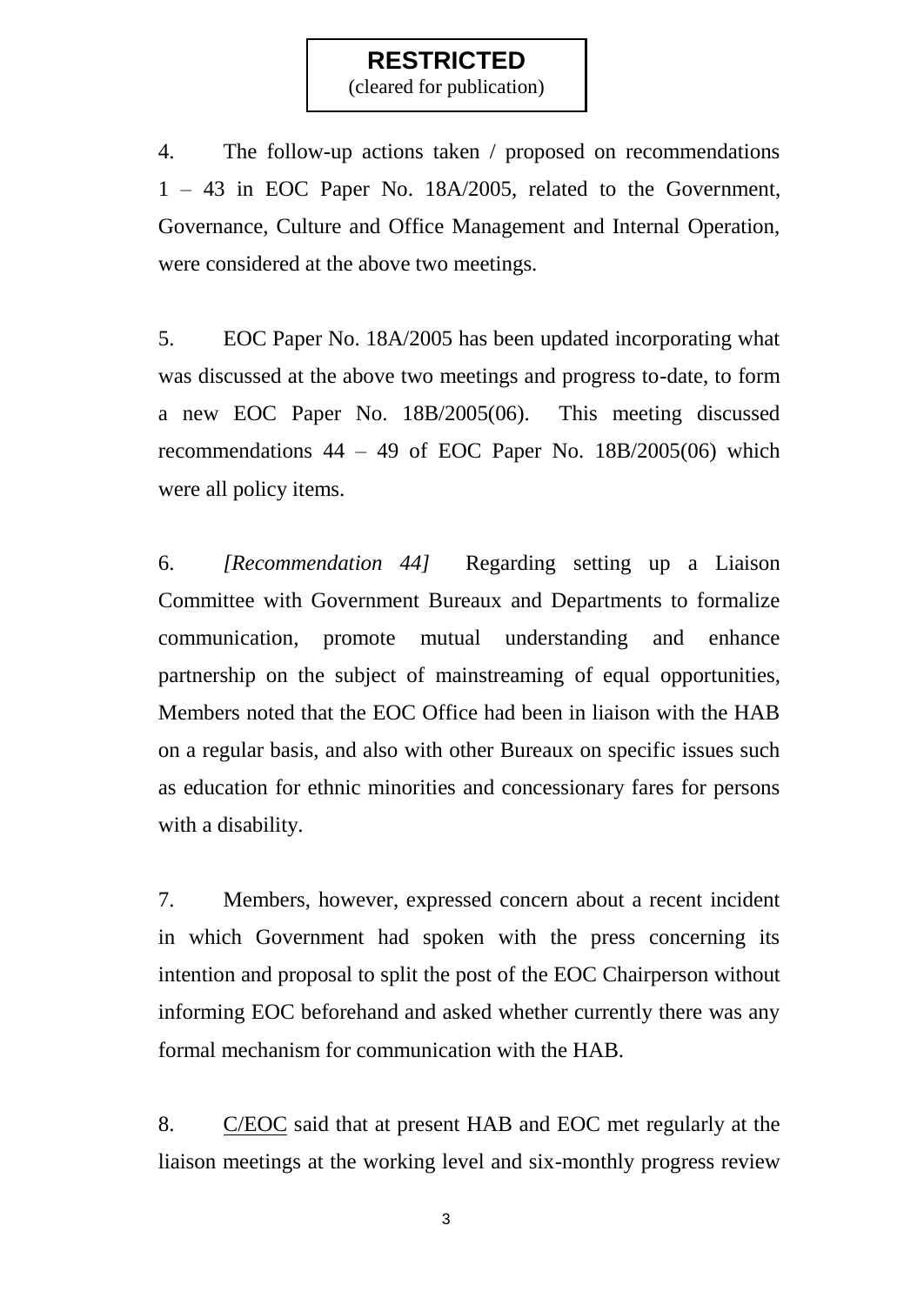(cleared for publication)

meetings with the Chairperson to consider EOC's operational and financial performance and other important issues. C/EOC undertook to reflect Members' concern to HAB and to explore the necessity of setting up a liaison committee at the next progress review meeting.

9. *[Recommendation 45]* To further explore income generating iniatives for the purpose of generating more resources for expanding services, it was suggested to adopt a more proactive approach to promote EOC's training and consultancy services to the private sector and to identify and target promoting EOC's services to specific groups and organisations, including employers associations and unions in need of such training. The meeting noted that EOC also had an "affordability" policy concerning fee-charging for training services and fees for NGO's could be waived, where applicable.

10. *[ Recommendation 46 ]* To be more sensitive to social issues and quick to respond to show EOC's stance on the subject concerned in order to facilitate understanding on the issues and buy-in by the public, Members noted that a mechanism had been put in place whereby the Corporate Communications team in collaboration with Heads of Division / Unit would draw to the Chairperson's attention, on a daily basis, any issue that would warrant a quick response from EOC and a decision would be made on whether a response should be issued. This would be an ongoing work item of the EOC Office.

11. *[ Recommendation 47 ]* To review the policy and practice of granting legal assistance, it was suggested that LCC should conduct a review to look at the possibility of recovering costs and expenses from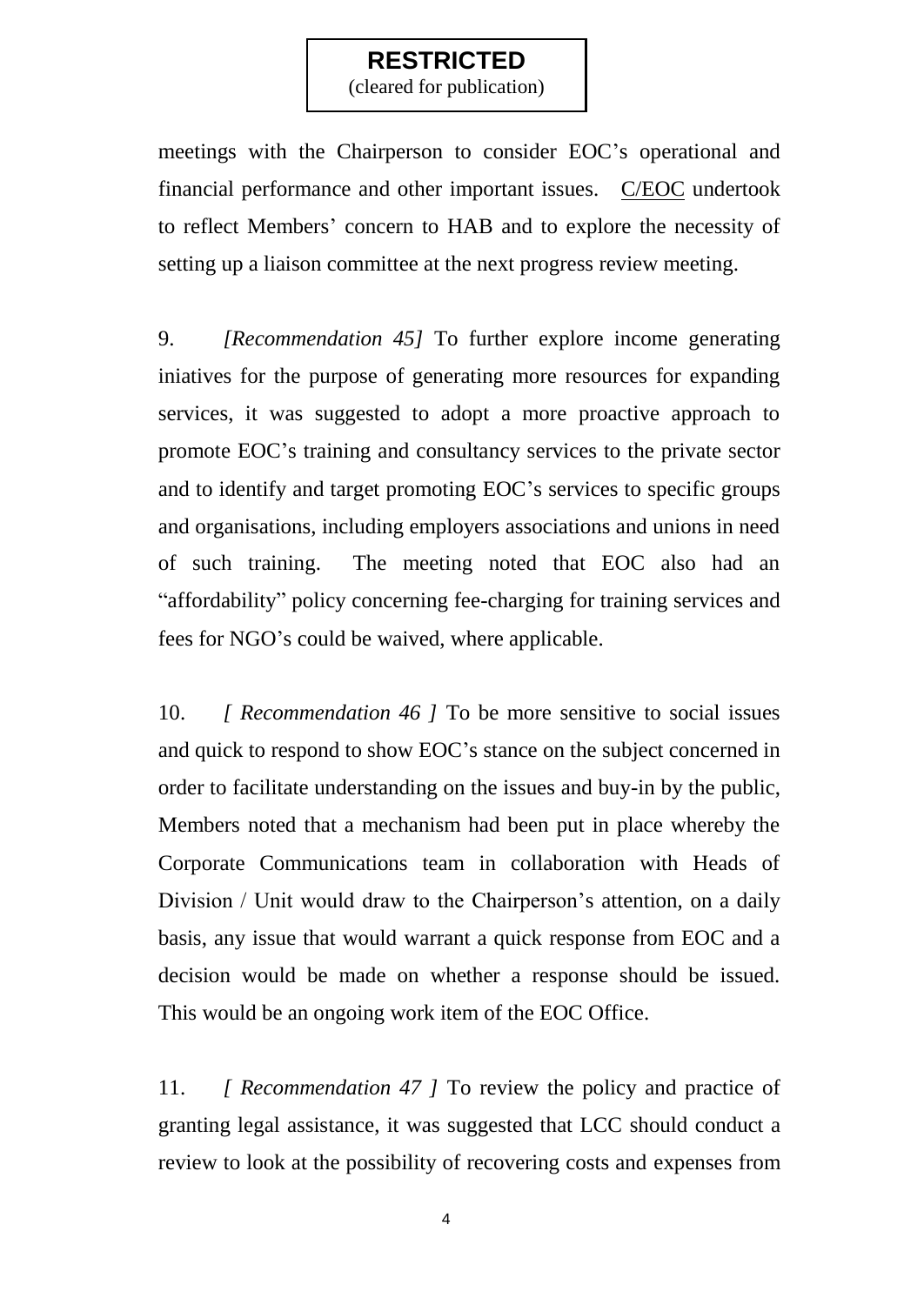(cleared for publication)

successful cases and to review the existing criteria, e.g., to consider providing legal assistance if the case concerned had significant public education value even though principles involved might already have been established. It was noted that recovering costs might entail legislative amendments in the existing EO laws. In conducting the review, a Member suggested that reference be made to the operation of Consumer Council's litigation fund and in sharing compensation amounts with complainants upon successful litigation.

12. DPA pointed out that though there was currently minimal allocation of funds for litigation purpose, EOC could set aside an additional amount from Government's subvention for such purposes and it would be up to EOC to decide the amount to be set aside, viz-a-viz other priorities and fundings required. EOC Office would prepare a paper on this subject for consideration at the LCC meeting to be held in August.

13. *[ Recommendation 48 ]* To take a more proactive approach to make good use of its power to conduct formal investigation, Members noted that EOC intended to conduct a formal investigation on accessibility and a proposal would be put to the LCC for consideration in April before seeking endorsement from the full Board.

14. *[ Recommendation 49 ]* Regarding developing a strategic corporate plan for a 3 to 5-year term to provide a framework for functional divisions / units to develop their annual work plan, Members were informed that the EOC Office had prepared a Corporate Statement of Values, Strategies and Objectives for consideration by the

5